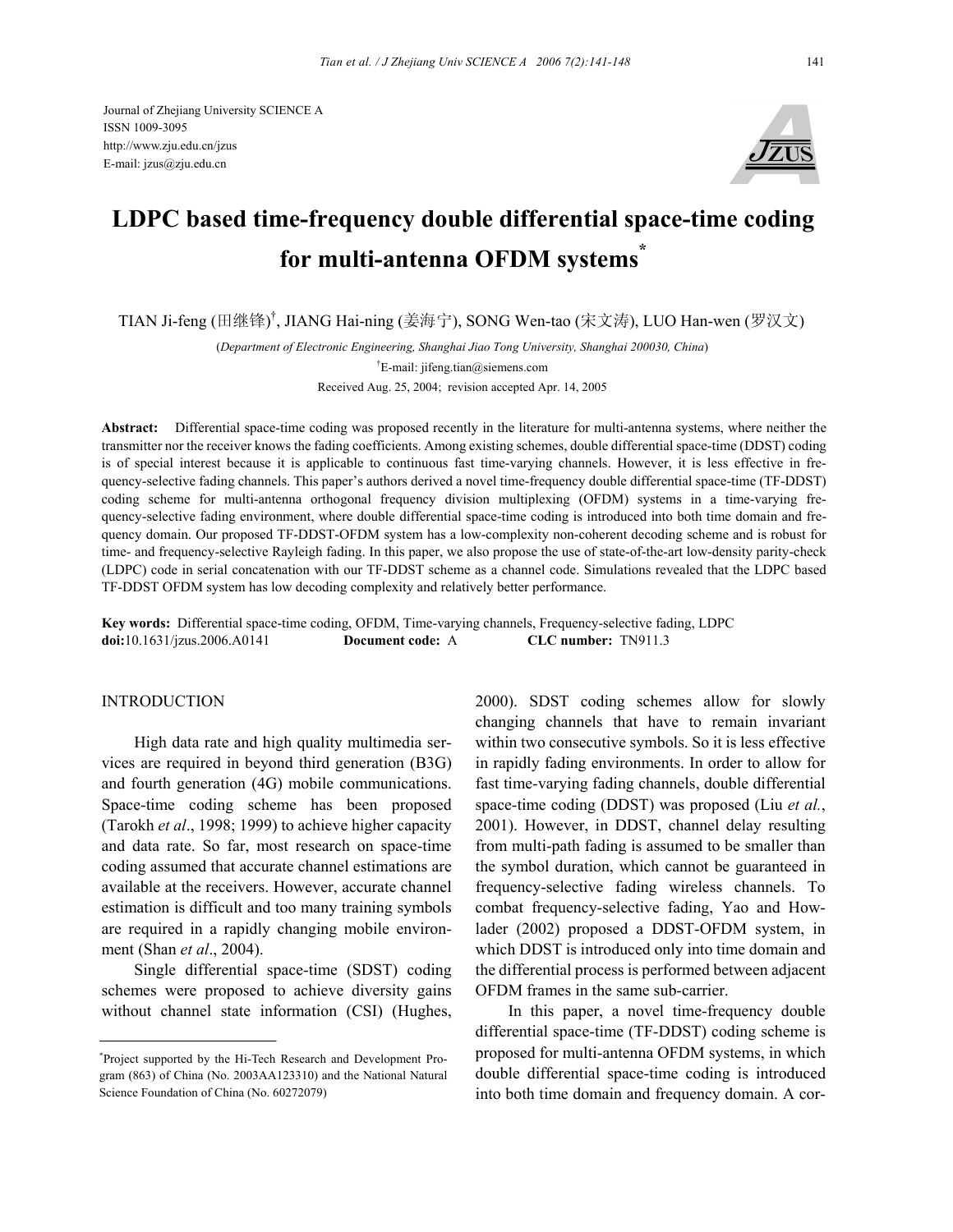responding low-complexity non-coherent decoding scheme is also proposed. Our proposed TF-DDST-OFDM system is robust for time- and frequencyselective Rayleigh fading channels, and requires less decoding delay compared with DDST-OFDM system.

From the information theoretic perspective, it is necessary to apply channel coding to approach further the channel capacity limit. So, channel coding is indispensable in a practical communication system. Recently, state-of-the-art low-density parity-check (LDPC) codes (Gallager, 1962; 1963) with good performance close to the Shannon limit, have attracted much attention. LDPC codes have been applied to space-time coded OFDM system (Futaki and Ohtsuki, 2003; Lu *et al*., 2002) and unitary space-time coded OFDM system (Yoshimochi *et al*., 2003). In this paper, LDPC code is adopted as the channel code of our proposed TF-DDST-OFDM system. The decoding algorithm of LDPC-TF-DDST-OFDM system is derived in the paper via analysis of TF-DDST decoding scheme. System performance is evaluated and compared with TF-DDST-OFDM system via simulations.

### SYSTEM MODEL

Fig.1 depicts the block diagram of our proposed TF-DDST-OFDM system with  $N_c$  subcarriers,  $N_t$ transmit antennas, and *N*r receive antennas. At the transmitter, each information symbol is mapped into a space-time code word, which spans  $N_x$  adjacent OFDM symbols and one subcarrier. We define the *Nx* OFDM symbol intervals as one OFDM time block and denote TF-DDST code matrix as *C*(*k*,*i*), in which *k* is the subcarriers index and *i* is the index of OFDM time blocks.  $C(k,i)$  is a  $N_x \times N_t$  matrix, as shown below:

$$
\mathbf{C}(k,i) = \begin{pmatrix} c_1(iN_x) & \dots & c_{N_t}(iN_x) \\ \vdots & \ddots & \vdots \\ c_1(iN_x + N_x - 1) & \dots & c_{N_t}(iN_x + N_x - 1) \end{pmatrix} . (1)
$$

Consider the time-varying channel response between the *m*th transmit antenna and the *n*th receive antenna. Following (Proakis, 1995), the time-domain channel impulse response can be modeled as a tapped delay line.



**Fig.1 Block diagram of TF-DDST-OFDM system**

$$
h_{mn}(\tau;t) = \sum_{p=1}^{L} \alpha_{mn}(p;t) \delta\left(\tau - \frac{n_p}{N_c \Delta f}\right), \qquad (2)
$$

where  $\delta(\cdot)$  is the Dirac delta function, *L* denotes the number of nonzero taps and  $\alpha_{mn}(p;t)$  is the complex amplitude of the *p*th nonzero tap, whose delay is  $n_p/(N_c\Delta f)$ , where  $n_p$  is an integer and  $\Delta f$  is the tone spacing of the OFDM system. Similar to the description in (Yao and Howlader, 2002), we assume that the time-varying effect is small and that the Doppler frequency shift is invariable during the period of maximum channel delay. Then  $\alpha_{mn}(p;t)$  can be expressed as:

$$
\alpha_{mn}(p;t) = \tilde{h}_{mn}(p) \exp(j2\pi f_n t) , \qquad (3)
$$

where  $f_n$  is the Doppler frequency shift caused by relative motion between the transmit antennas and receive antennas. After discrete Fourier transform (DFT), the frequency-domain channel response can be derived from the time-domain response as:

$$
H_{mn}(k;t) = \sum_{p=1}^{L} \alpha_{mn}(p;t) \exp(-j2\pi k n_p / N_c)
$$
  
= 
$$
\left[ \sum_{p=1}^{L} \tilde{h}_{mn}(p) \exp(-j2\pi k n_p / N_c) \right] \cdot \exp(j2\pi f_n t)
$$
 (4)  
= 
$$
\tilde{H}_{mn}(k) \cdot \exp(j2\pi f_n t).
$$

It is assumed that  $\tilde{H}_{mn}(k)$  remains invariant during at least two consecutive OFDM time blocks for the *k*th sub-carrier and that the Doppler frequency  $f_n$  is common to all transmit antennas, which is valid if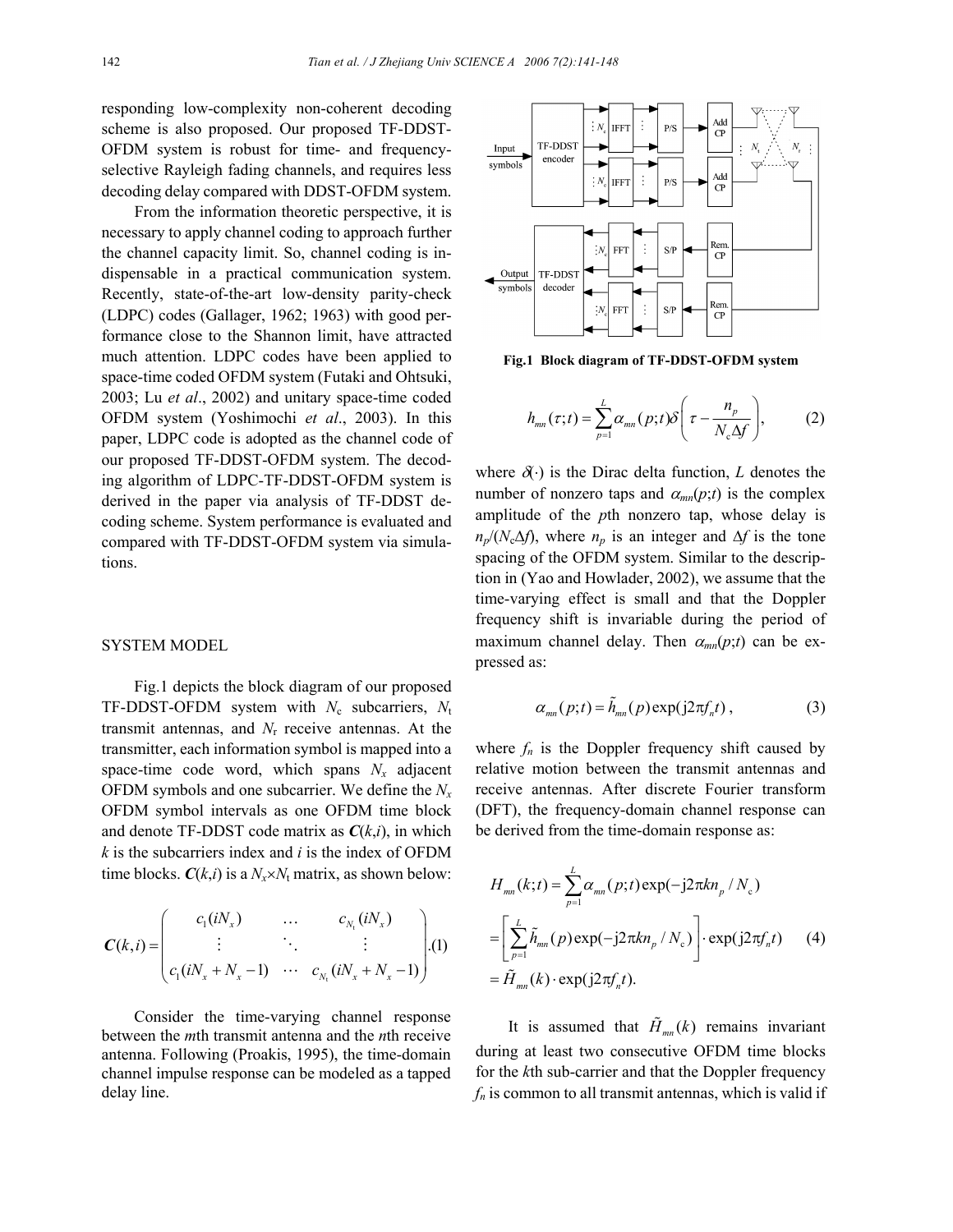the multi-path components originate far away from the receiver so that they all share a common angle of arrival. For simplicity of description,  $\tilde{H}_{mn}(k)$  is called fading component and  $exp(i2\pi f_n t)$  is called Doppler component in the rest of the paper. At the *n*th receive antenna, DFT is applied to the signals received from *N*t transmit antennas. The received signal  $X_n(k,i)$  at the *k*th sub-carrier and during the *i*th OFDM time block, is obtained as:

$$
\boldsymbol{X}_n(k,i) = \mathrm{e}^{\mathrm{j}2\pi f_n i N_x} \boldsymbol{A}_n \boldsymbol{C}(k,i) \boldsymbol{H}_n(k) + \boldsymbol{Z}_n(k,i) ,\qquad (5)
$$

where  $\boldsymbol{\Lambda}_n := \text{diag}(1, e^{j2\pi f_n}, \dots, e^{j2\pi f_n(N_x - 1)}), \boldsymbol{H}_n(k) := (\tilde{H}_{1n}(k)),$ t  $\tilde{H}_{2n}(k), \ldots, \tilde{H}_{N,n}(k)$ <sup>T</sup>,  $\mathbf{Z}_n(k,i)$  is the noise defined as  $\mathbf{Z}_{n}(k, i) := (z_{n}(k, iN_{r}), ..., z_{n}(k, iN_{r} + N_{r} - 1))^{T}$ , which is circularly symmetric complex Gaussian distributed with variance  $N_0$ .

## TF-DDST CODING AND DECODING

The method proposed in (Yao and Howlader, 2002), in which OFDM is concatenated with double differential space-time coding (DDST), is an effective way to suppress time-selective and frequency-selective fading. In their scheme, DDST is introduced in consecutive OFDM symbols in the same sub-carrier and the fading component of frequency-domain channel response  $\tilde{H}_{mn}(k)$  is assumed to be constant during three consecutive OFDM time blocks. In this paper, a novel time-frequency double differential space-time coding scheme is proposed for multi-antenna OFDM system, adopting DDST in both time and frequency domains. The new coding scheme has relatively better performance and needs only two OFDM time blocks to detect the information symbols.

## **TF-DDST encoding scheme**

TF-DDST code matrix, denoted as  $C(k,i)$ , is chosen as a code matrix with orthogonal columns, i.e.

$$
C^{H}(k,i)C(k,i) = N_{x}I_{N_{t}}(i \ge 1, k = 1, 2, ..., N_{c}).
$$
 (6)

In order to maximize the transmission rate,  $N_x = N_t = N$  is assumed.

DDST is introduced into both time-domain and frequency-domain and our TF-DDST code matrices are designed to satisfy:

$$
C(k,i) = G(k,i)C(k,i-1) \quad (i \ge 2, k = 1,2,...,N_c) , (7)
$$

where the generating matrix  $G(k,i)$  obeys

$$
G(k,i) = F(k,i)G(k-1,i), (k = 2,3,...,N_c, i \ge 1),
$$
  
\n
$$
G(k,1) = I_N, (k = 1,2,...,N_c),
$$
\n(8)

where *k* is the index of sub-carriers and *i* is the index of OFDM time blocks. The matrix  $F(k,i)$  is mapped from the information symbol one-to-one. In the design of the transmit matrices, we consider diagonal unitary space-time coding, i.e.  $\mathbf{F}^{\mathrm{H}}(k,i)\mathbf{F}(k,i)=\mathbf{I}_N$  $(\forall F(k,i) \in \Omega)$ , where  $\Omega$  is the group of *N*×*N* unitary and diagonal matrices.

## **Sub-optimal TF-DDST decoding**

From the description of generation of TF-DDST code  $C(k,i)$  (Eq.(7) and Eq.(8)) and the expression of the received signal in the *n*th receive antenna (Eq.(5)), four corresponding receive matrices  $X_n(k-1,i-1)$ ,  $X_n(k-1,i)$ ,  $X_n(k,i-1)$ ,  $X_n(k,i)$  that are adjacent in time and frequency domains can be written as:

$$
X_{n}(k-1,i-1) = e^{j2\pi f_{n}(i-1)N_{x}} A_{n} C(k-1,i-1)H_{n}(k-1)
$$
  
+ Z\_{n}(k-1,i-1),  

$$
X_{n}(k-1,i) = e^{j2\pi f_{n}iN_{x}}G(k-1,i)A_{n}C(k-1,i-1)H_{n}(k-1)
$$
  
+ Z\_{n}(k-1,i),  

$$
X_{n}(k,i-1) = e^{j2\pi f_{n}(i-1)N_{x}} A_{n} C(k,i-1)H_{n}(k) + Z_{n}(k,i-1),
$$
  

$$
X_{n}(k,i) = e^{j2\pi f_{n}iN_{x}}G(k,i)A_{n} C(k,i-1)H_{n}(k) + Z_{n}(k,i).
$$
  
(9)

Considering the complexity of ML detection, a sub-optimal yet low-complexity non-coherent decoding approach is proposed in this section. First, the unknown fading components  $H_n(k-1)$  and  $H_n(k)$  are removed by use of the characteristic of differential process between two adjacent OFDM time blocks in the same sub-carrier, which is described as

$$
X_n(k-1,i) - Z_n(k-1,i)
$$
  
=  $e^{j2\pi f_n N_x} G(k-1,i)[X_n(k-1,i-1)]$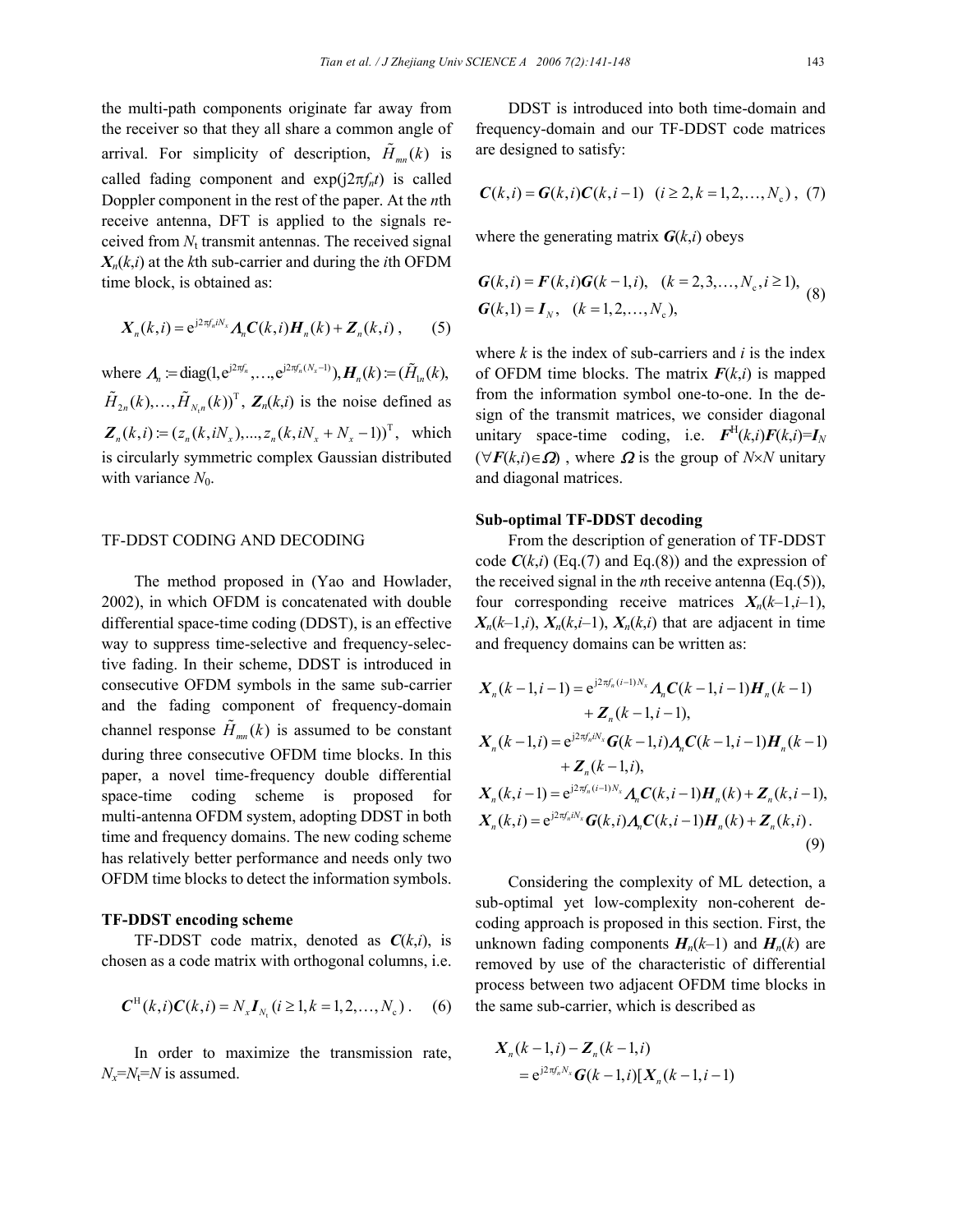$$
-Z_n(k-1,i-1)]X_n(k,i) - Z_n(k,i)
$$
  
=  $e^{j2\pi f_n N_x} G(k,i) [X_n(k,i-1) - Z_n(k,i-1)].$  (10)

And then, the Doppler component is eliminated by performing the outer product to get:

diag 
$$
\{[X_n(k-1,i) - Z_n(k-1,i)][X_n^H(k,i) - Z_n^H(k,i)]\}
$$
  
\n=  $G(k-1,i)$ diag  $\{[X_n(k-1,i-1) - Z_n(k-1,i-1)]$   
\n $\times [X_n^H(k,i-1) - Z_n^H(k,i-1)]\} G^H(k-1,i)F^H(k,i)$   
\n= diag  $\{[X_n(k-1,i-1) - Z_n(k-1,i-1)]\}\times [X_n^H(k,i-1) - Z_n^H(k,i-1)]\}F^H(k,i).$  (11)

For simplicity, we define

$$
X_n(k-1,i-1) = X_{n1}, X_n(k-1,i) = X_{n2},
$$
  
\n
$$
X_n(k,i-1) = X_{n3}, X_n(k,i) = X_{n4}.
$$
 (12)

 $Z_{n1}$ ,  $Z_{n2}$ ,  $Z_{n3}$  and  $Z_{n4}$  are also defined similar to Eq.(12), and  $F(k,i)$  is denoted as F. Then, Eq.(11) can be rewritten as

diag[(
$$
X_{n2}
$$
 -  $Z_{n2}$ )( $X_{n4}^H$  -  $Z_{n4}^H$ )]  
= diag[( $X_{n1}$  -  $Z_{n1}$ )( $X_{n3}^H$  -  $Z_{n3}^H$ )] $F^H$ . (13)

We collect all noise terms in Eq.(13) to the right-hand side and get:

diag
$$
(X_{n2}X_{n4}^H)
$$
 = diag $(X_{n1}X_{n3}^H)F^H + N_n$ , (14)

where

$$
N_{n} = \text{diag}[X_{n2}Z_{n4}^{H} + Z_{n2}X_{n4}^{H} + Z_{n1}Z_{n3}^{H} - Z_{n2}Z_{n4}^{H} (15) - X_{n1}Z_{n3}^{H} - Z_{n1}X_{n3}^{H}]
$$

For notational simplicity, Eq.(14) can be rewritten as

$$
\mathbf{r}_n(i) = \mathbf{r}_n(i-1)\mathbf{F}^{\mathrm{H}} + \mathbf{N}_n, \tag{16}
$$

where

$$
r_n(i) = \text{diag}(X_{n2}X_{n4}^H) = \text{diag}(X_n(k-1,i)X_n^H(k,i)),
$$
  
\n
$$
r_n(i-1) = \text{diag}(X_{n1}X_{n3}^H)
$$
  
\n
$$
= \text{diag}(X_n(k-1,i-1)X_n^H(k,i-1)).
$$

Then, the signal of all the receive antennas can be written as

$$
\boldsymbol{R}(i) = \boldsymbol{R}(i-1)[\boldsymbol{I}_{N_r} \otimes \boldsymbol{F}^{\mathrm{H}}] + \boldsymbol{N}, \qquad (17)
$$

where  $\mathbf{R}(i) = \text{diag}[\mathbf{r}_1(i), \mathbf{r}_2(i), \dots, \mathbf{r}_{N_r}(i)]$ ,  $N = \text{diag}(N_1, k_2)$  $N_2, \ldots, N_{N_r}$ ,  $\otimes$  stands for Kronecker product.

In order to derive the sub-optimal decoding rule, the second-order noise term in  $N$  is ignored and the noise *N* is approximated as a zero-mean complex Gaussian vector whose covariance matrix is denoted as

$$
\Sigma = \begin{pmatrix} \Sigma_1 & \dots & 0 \\ \vdots & \ddots & \vdots \\ 0 & \dots & \Sigma_{N_r} \end{pmatrix},
$$
 (18)

where

$$
\Sigma_n = E(N_n N_n^{\mathrm{H}}) = N_0 \text{diag}(X_{n1} X_{n1}^{\mathrm{H}} + X_{n2} X_{n2}^{\mathrm{H}} + X_{n3}^{\mathrm{H}} X_{n3} + X_{n4}^{\mathrm{H}} X_{n4}).
$$
\n(19)

Because *N* is complex Gaussian distributed, so the probability function of  $R(i)$  conditioned on  $R(i-1)$ and *F* can be written as

$$
\Pr(\boldsymbol{R}(i) | \boldsymbol{R}(i-1), \boldsymbol{F}) = \frac{1}{\pi^{N_i N_r} \det(\boldsymbol{\Sigma})} \exp\left\{-\text{tr}\left\{[\boldsymbol{R}(i) - \boldsymbol{R}(i-1)(\boldsymbol{I}_{N_r} \otimes \boldsymbol{F}^H)]\right\}\right\},\
$$
\n
$$
-\boldsymbol{R}(i-1)(\boldsymbol{I}_{N_r} \otimes \boldsymbol{F}^H)]^{\text{H}} \times \boldsymbol{\Sigma}^{-1}[\boldsymbol{R}(i) - \boldsymbol{R}(i-1)(\boldsymbol{I}_{N_r} \otimes \boldsymbol{F}^H)]\right\},\tag{20}
$$

where "tr" and "H" denote the trace and conjugatetranspose respectively. TF-DDST decoder chooses *F* to maximize the probability  $Pr(R(i)|R(i-1),F)$ . Then the estimate of *F* is

$$
\hat{F} = \arg \max_{F \in \Omega} \text{Retr}[(I_{N_r} \otimes F)R^H(i-1)\Sigma^{-1}R(i)]
$$
  
= 
$$
\arg \max_{F \in \Omega} \sum_{n=1}^{N_r} \text{Retr} \{F \cdot [\text{diag}(X_{n1}X_{n3}^H)]^* \times [\text{diag}(X_{n1}X_{n1}^H)]
$$
  
+ 
$$
X_{n2}X_{n2}^H + X_{n3}^H X_{n3} + X_{n4}^H X_{n4})]^{-1} \times \text{diag}(X_{n2}X_{n4}^H)\}.
$$
 (21)

It is easy to recover the information symbols from  $\hat{F}$ , since the mapping between the information symbol and matrix  $\boldsymbol{F}$  is one-to-one. From the description above, it is evident that our TF-DDST-OFDM system needs only two OFDM time blocks to detect the information symbols, while DDST-OFDM system needs at least three OFDM time blocks.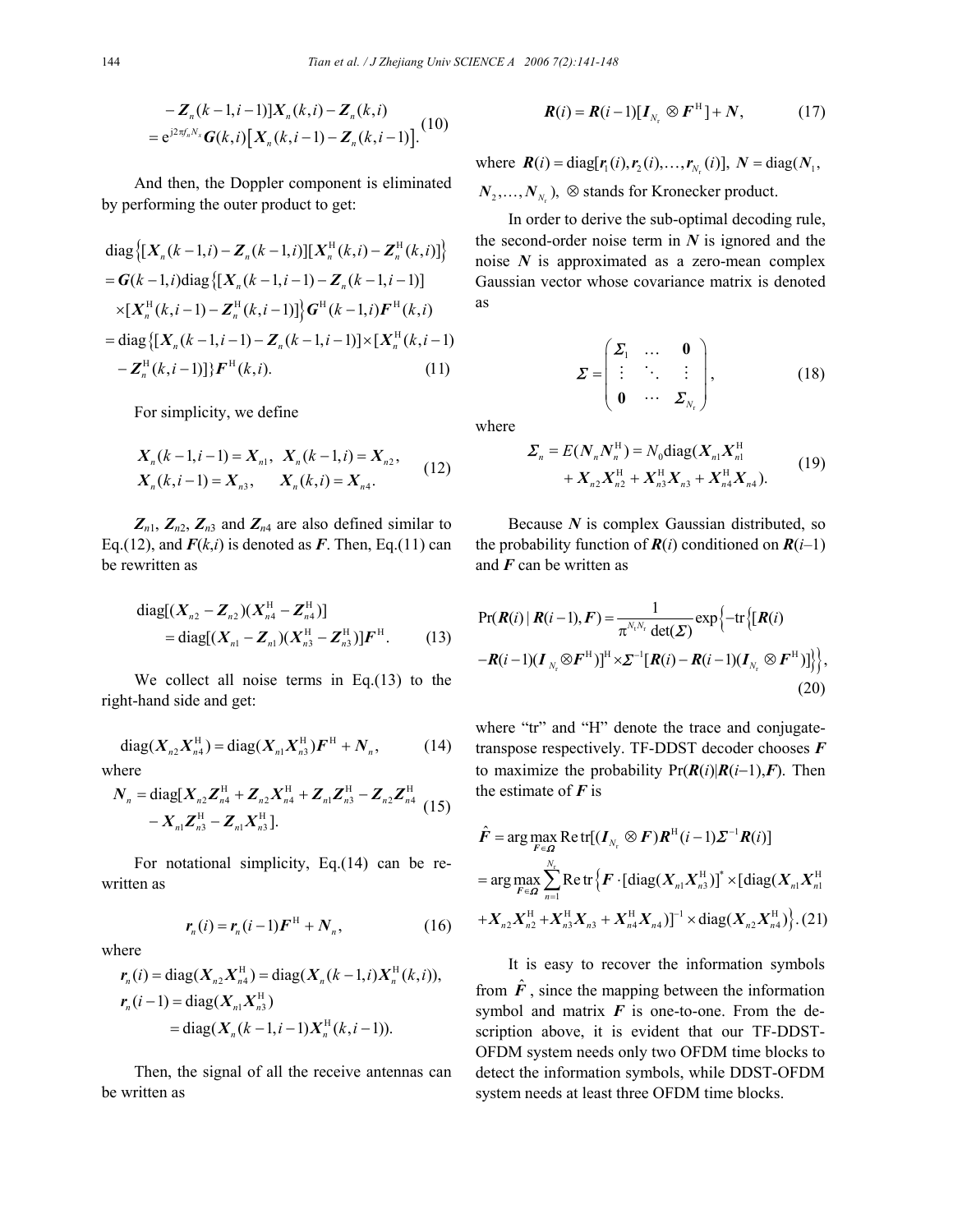# PERFORMANCE ANALYSIS

Performance analysis of our TF-DDST-OFDM system is conducted in this section, based on the calculation of the pairwise error probability (PEP), defined as the probability of transmitting *F* and deciding in favor of  $F'$  at the decoder.

In this section, we only focus on the *n*th receive antenna, and our derivations are based on the following assumptions: (1)  $\hat{h}_{mn}(p)$  's in Eq.(3) are i.i.d. Gaussian distributed with variance 1/2*L* per dimension and mean 0; (2) High SNR. Based on Eq.(16), the conditional PEP for the nth receive antenna can be approximately by

$$
P(\boldsymbol{F} \to \boldsymbol{F}' | \boldsymbol{r}_n(i-1)) \le \exp\left(-d^2(\boldsymbol{F}, \boldsymbol{F}')N^2/16N_0\right), (22)
$$
  
in which,

$$
d^{2}(\boldsymbol{F}, \boldsymbol{F}') = \left\| \boldsymbol{r}_{n}(i-1)(\boldsymbol{F} - \boldsymbol{F}')^{\mathrm{H}} \right\|^{2}
$$

$$
= \mathrm{tr} \left\{ \boldsymbol{e} \boldsymbol{r}_{n}^{\mathrm{H}}(i-1) \boldsymbol{r}_{n}(i-1) \boldsymbol{e}^{\mathrm{H}} \right\},
$$

where║⋅║ denotes Frobenius norm and *e*=*F*−*F*′.

At high SNR, we can ignore the noise term in Eq.(9), and  $d^2(F, F')$  can be expressed as:

$$
d^{2}(\boldsymbol{F}, \boldsymbol{F}') \approx \text{tr}\left\{\boldsymbol{H}^{\text{H}}\boldsymbol{e}\boldsymbol{C}_{2}^{\text{H}}\boldsymbol{C}_{1}^{\text{H}}\boldsymbol{C}_{1}\boldsymbol{C}_{2}\boldsymbol{e}^{\text{H}}\boldsymbol{H}\right\},\qquad(23)
$$

where  $H = \text{diag} \{ H_n(k-1) H_n^H(k) \}$ ,  $C_1 = C(k-1, i-1)$ ,  $C_2 =$  $C(k, i-1)$ .

Let vec $\{A\}$  denote a vector obtained from the diagonal elements of matrix *A*. Then, Eq.(23) can be rewritten as:

$$
d^{2}(F, F') \approx h^{\mathrm{H}}\left(eC_{2}^{\mathrm{H}}C_{1}^{\mathrm{H}}C_{1}C_{2}e^{\mathrm{H}}\right)h, \tag{24}
$$

where  $h$ =vec(*H*). From Eq.(6), we have  $C_1^H C_1$  =  $C_2^{\text{H}}C_2 = NI_N$ . So,  $d^2(F, F')$  can be expressed as:

$$
d^{2}(F, F') \approx (h')^{H} \Phi(h'), \qquad (25)
$$

where  $h' = h/\sqrt{2}$ ,  $\Phi = 2N^2ee^H$ . With Assumption (1), it is easy to derive that *h*′ is complex Gaussian with zero-mean and that covariance matrix  $E\{h'(h')^{\text{H}}\} = E\{hh^{\text{H}}\}/2 = I_{\text{N}}$ . Substituting Eq.(25) into Eq.(22) and taking the statistical expectation with respect of *h*′, we have:

$$
P(\boldsymbol{F} \to \boldsymbol{F}') \le \left(\frac{N^2}{16N_0} G_c\right)^{-G_d},\tag{26}
$$

where  $G_d = \min_{\forall F \neq F'} \text{rank}(\boldsymbol{\Phi})$ ,  $G_c = \min_{\forall F \neq F'} \left[ \text{det}(\boldsymbol{\Phi}) \right]^{1/\text{rank}(\boldsymbol{\Phi})}$ .

 $G_d$  and  $G_c$  are defined as diversity gain and coding gain respectively. Then, the code design criteria for our TF-DDST-OFDM system are:

(1) (Diversity gain criterion) Design optimal diagonal unitary group  $\Omega$  such that  $e = F - F'$  has full rank, for  $\forall F, F' \in \Omega$  and  $F \neq F'$ ;

(2) (Coding gain criterion) Design  $\Omega$  such that |det(*F*−*F*′)| is maximized for ∀*F*, *F*′∈Ω and *F*≠*F*′.

This implies that if a diagonal unitary group is optimal for DST-OFDM system, it is also optimal for our TF-DDST-OFDM system. So, we can adopt the group codes shown in (Tarokh *et al*., 1999; Hughes, 2002; Gallager, 1963) for the code construction in our TF-DDST-OFDM system.

## LDPC-TF-DDST SCHEME

#### **LDPC codes**

Low-density parity-check (LDPC) codes were first proposed by Gallager in 1962 and recently reexamined in (MacKay and Neal, 1996; MacKay, 1999). It had shown that these codes achieve remarkable performance with iterative decoding that is very close to the Shannon limit (MacKay and Neal, 1996).

An LDPC code is a linear block code characterized by a very sparse parity-check matrix. The parity-check matrix *H* for an (*n*, *k*) LDPC code of rate  $R=k/n$  is an  $(n-k)\times n$  matrix. Both the number of 1's per column (column weight) and the number of 1's per row (row weight) are very small compared to the block length *n*. Apart from these constraints, the ones are placed randomly in *H*. When the number of ones in every column is the same, the code is known as a regular LDPC code; otherwise, it is called an irregular LDPC code.

The algorithm used for LDPC decoding is an iterative message algorithm known as the sum-product algorithm (SPA) (MacKay, 1999). It determines a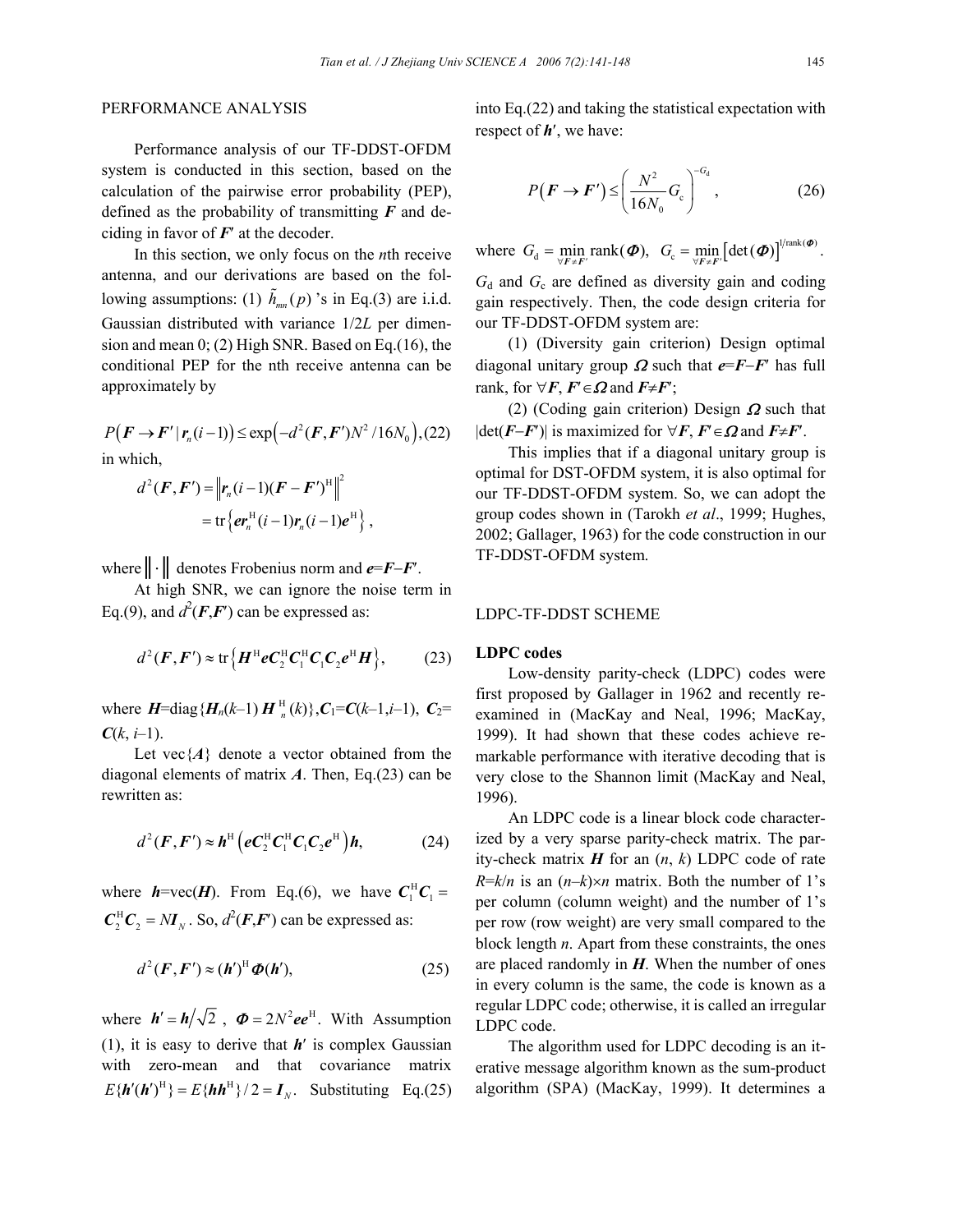posteriori probabilities for bit values based on a priori information, improving the accuracy of these calculations at each iteration. The initialization of SPA is important for LDPC decoding, whose task is to compute the first likelihood rate of the received signal.

#### **Algorithm for LDPC-TF-DDST scheme**

Fig.2 shows the block diagram of LDPC-TF-DDST scheme. For simplicity, we employ finite-geometry LDPC codes (Kou *et al.*, 2001) using the parameters shown in Table 1. If other better LDPC codes are adopted, the system performance will be improved. In the receiver, the received signal can be expressed by  $R(i)$  and  $R(i-1)$  as shown in Eq.(17). In order to perform the decoding, the first likelihood rate of code bits "1" and "0" for all the code bits corresponding to received signals should be computed. And then, the sum-product algorithm is used to decode iteratively. The algorithm for computation of first likelihood rate is as follows.



 **Fig.2 Block diagram of LDPC-TF-DDST scheme**

**Table 1 Parameters of finite-geometry LDPC code** 

| Code               | Type-I EG-LDPC |
|--------------------|----------------|
| n                  | 255            |
| k                  | 175            |
| Iteration number   | 5              |
| Column weight      | 16             |
| Row weight         | 16             |
| Decoding algorithm | <b>SPA</b>     |

The received signals correspond to  $log_2|\mathbf{\Omega}|$  bits, where  $|\Omega|$  denotes the cardinality of group  $\Omega$ . We denote the transmitted bits as  $\mathbf{b} = (b_1, \ldots, b_l, \ldots, b_{\text{log}|\mathbf{a}|})$ . The log-likelihood rate for the *l*th bit in *b* is given as:

$$
L(b_i) = \log \frac{\Pr[b_i = 1 | R(i-1), R(i)]}{\Pr[b_i = 0 | R(i-1), R(i)]},
$$
 (27)

which can be written as:

$$
L(b_i) = \frac{\sum_{b:b_i=1} \Pr[\boldsymbol{R}(i-1), \boldsymbol{R}(i), \boldsymbol{b} \text{ is transmitted}]}{\sum_{b:b_i=0} \Pr[\boldsymbol{R}(i-1), \boldsymbol{R}(i), \boldsymbol{b} \text{ is transmitted}]}.(28)
$$

Because different *b* is mapped into different *F*, and  $\vec{F} = \phi(\vec{b})$ , we get

$$
L(b_i) = \frac{\sum_{F:F=\Phi(b), b_i=1} \Pr[\boldsymbol{R}(i-1), \boldsymbol{R}(i), \boldsymbol{F} \text{ is transmitted}]}{\sum_{F:F=\Phi(b), b_i=0} \Pr[\boldsymbol{R}(i-1), \boldsymbol{R}(i), \boldsymbol{F} \text{ is transmitted}]}.
$$
\n(29)

Assuming all the constellation points are equiprobable, Eq.(29) can be rewritten as

$$
L(b_i) = \frac{\sum_{F:F=\phi(b),b_i=1} \Pr[R(i) | R(i-1), F]}{\sum_{F:F=\phi(b),b_i=0} \Pr[R(i) | R(i-1), F]}.
$$
 (30)

Since  $Pr(R(i) | R(i-1), F)$  has been evaluated in Eq.(20),  $L(b_l)$  can be derived in Eq.(31).

$$
L(b_i) = \log \frac{\sum_{F:F=\varPhi(b),b_i=1} \frac{1}{\pi^{N_i N_r} \det(\boldsymbol{\Sigma})} E'}{\sum_{F:F=\varPhi(b),b_i=0} \frac{1}{\pi^{N_i N_r} \det(\boldsymbol{\Sigma})} E'}, \quad (31)
$$

where

$$
E' = \exp\{-\text{tr}\{[\boldsymbol{R}(i) - \boldsymbol{R}(i-1)(\boldsymbol{I}_{N_r} \otimes \boldsymbol{F}^{\text{H}})]^{\text{H}} \cdot \boldsymbol{\Sigma}^{-1}[\boldsymbol{R}(i) - \boldsymbol{R}(i-1)(\boldsymbol{I}_{N_r} \otimes \boldsymbol{F}^{\text{H}})]\}\}.
$$

Because  $R(i)$ ,  $R(i-1)$ ,  $F$  and  $\Sigma$  are all diagonal matrices, the computation of  $L(b_l)$  has low complexity. After the derivation of  $L(b_l)$ , iterative decoding is executed as sum-product algorithm. Moreover, this decoding scheme is not only suitable for finite-geometry LDPC codes, but is also applicable for other kinds of LDPC codes.

## SIMULATION RESULTS

In this section, first, we provide computer simulation results to illustrate the performance of our proposed TF-DDST-OFDM system over a time- and frequency-selective fading channel, namely two-tap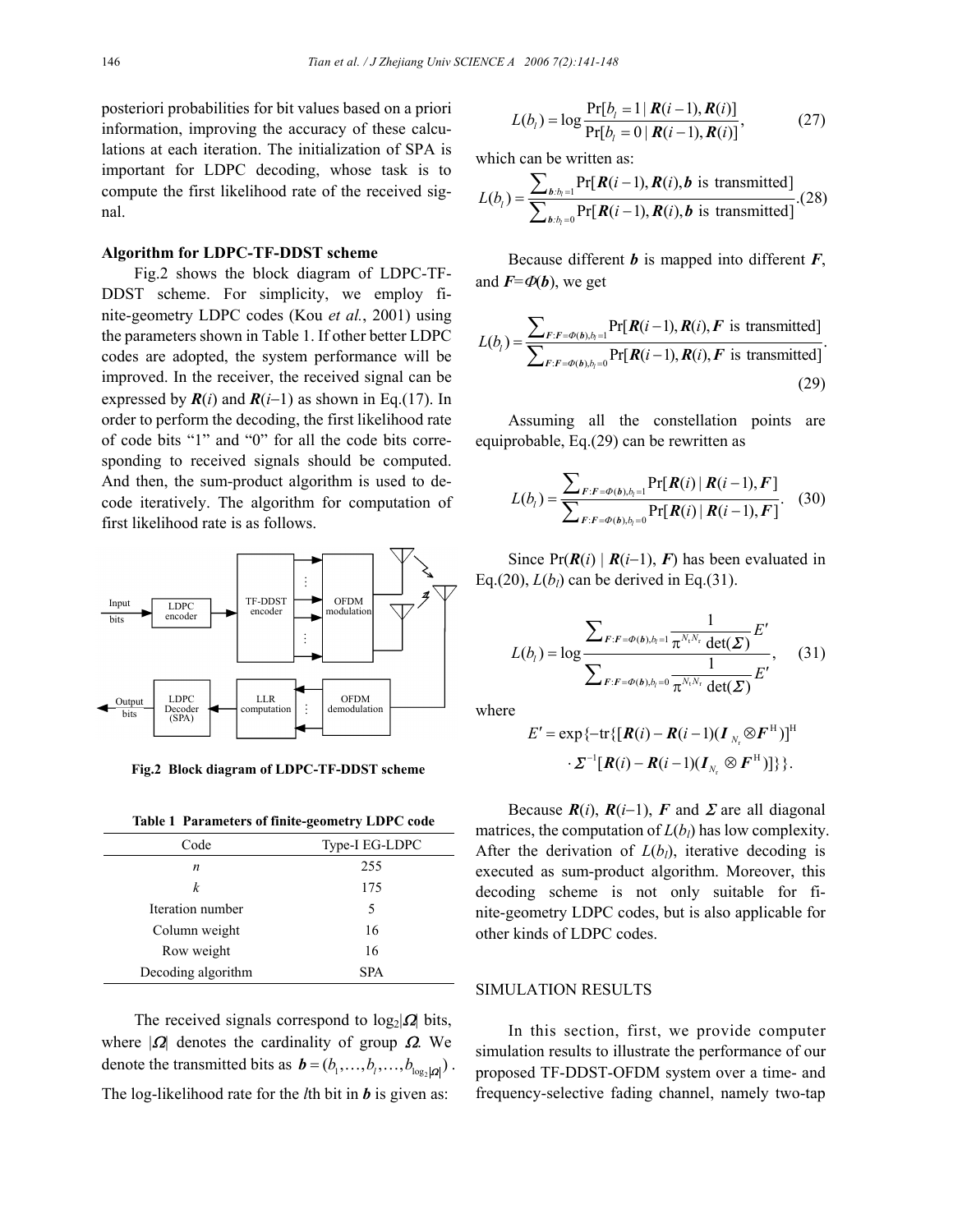equal-power Rayleigh fading channel with maximum Doppler frequency  $f_d$ , compared with SDST-OFDM and DDST-OFDM systems. The channel coefficients are generated based on Jakes model (Jakes, 1974). The optimal (4;1;1) group codes (Liu *et al*., 2001) with code rate  $R=1$  are employed for all the systems.

Fig.3 illustrates the performance of the three systems in a fast fading channel, whose maximum Doppler frequency  $f_d$  is chosen to satisfy  $f_dT=0.05$ , where *T* denotes the period of one OFDM time block. We can see from Fig.3 that TF-DDST-OFDM system has better performance than SDST-OFDM system with gain of about 8 dB at BER of  $10^{-2}$  and outperforms DDST-OFDM by about 1 dB at BER of  $10^{-3}$ .



**Fig.3 Performance comparison for fast fading channel**  $(f_dT=0.05)$ 

Fig.4 shows the performance of the three systems in a very fast fading channel, in which maximum Doppler frequency is chosen to satisfy  $f_dT=0.1$ . At this time, SDST-OFDM system has a very high BER even at high SNR, which means SDST-OFDM system is not suitable for very fast fading channel. The performance of TF-DDST-OFDM system nearly does not degrade compared with the performance in fast fading channel shown in Fig.3 and our TF-DDST-OFDM system keeps better performance compared with the DDST-OFDM system.

A conclusion can be drawn from Fig.3 and Fig.4 that TF-DDST-OFDM system is robust to time-selective and frequency-selective fading and has better performance than DDST-OFDM system.

Fig.5 shows the BER performance of LDPC-TF-DDST scheme using the parameters shown in Table 1. We assume that  $f_dT$  is 0.1, and that the channel model is also two-tap equal-power Rayleigh fading channel.

The channel coefficients are also generated based on Jakes model (Jakes, 1974). Fig.5 shows that the LDPC-TF-DDST scheme can obtain high coding gains and improve the BER performance considerably compared to TF-DDST scheme. LDPC-TF-DDST scheme provides gain of about 6 dB at BER of  $10^{-3}$ .



**Fig.4 Performance comparison for very fast fading**



### **CONCLUSION**

In this paper, first, a novel time-frequency double differential space-time (TF-DDST) coded OFDM system is developed, which is suitable for time-selective frequency-selective channel. In transmitter, TF-DDST encoding scheme is proposed, in which double differential space-time coding is introduced into both time domain and frequency domain. At receiver, a sub-optimal yet low-complexity non-coherent decoding scheme is proposed. TF-DDST-OFDM system has proved to be robust for